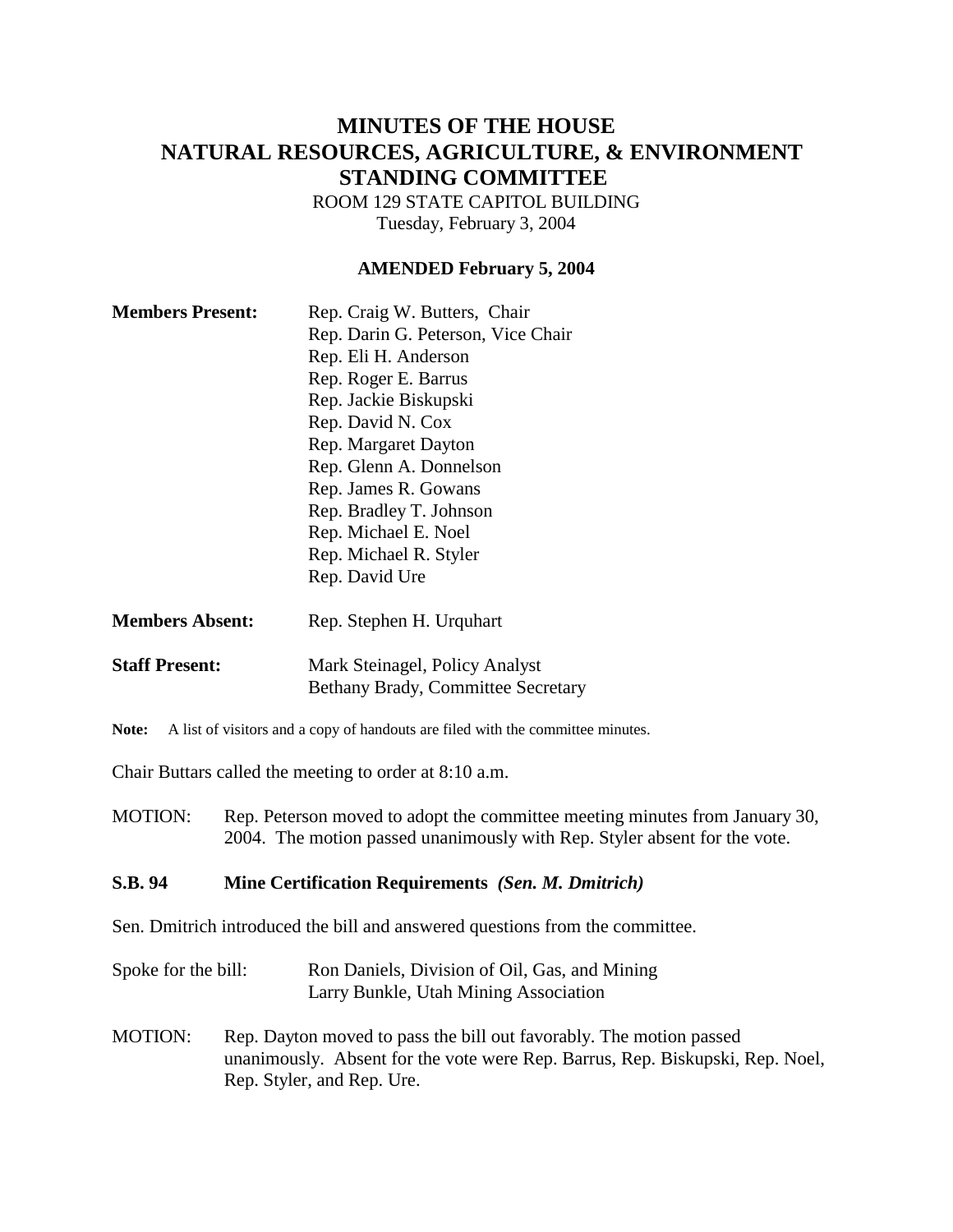#### **H.B. 235 Turkey Hunting Permits** *(Rep. D. G. Buxton)*

Rep. Buxton introduced the bill with the assistance of Miles Moretti, Division of Wildlife Resources. They both responded to questions from the committee.

MOTION: Rep. Dayton moved to pass the bill out favorably. The motion passed unanimously with Rep. Styler absent for the vote.

#### **H.C.R. 1 Resolution Urging Open Space along Jordan River Trail** *(Rep. T. Kiser)*

- MOTION: Rep. Ure moved to amend HCR 1 as follows:
	- *1. Page 2, Lines 34 through 36:*
		- 34 WHEREAS, **[[ setting aside the land as open space, thus limiting ]] creating and implementing a joint plan for Jordan River open space that limits** human intrusion  $[[\overline{\cdot},\cdot]]$  will
		- 35 provide the citizens of Utah with a natural oasis that is protected from the encroachments of
		- 36 development;
	- *2. Page 2, Lines 40 through 41:*
		- 40 WHEREAS, local governments, state entities, and private landowners **[[ should ]] are encouraged to** explore
		- 41 together the **[[ various ]] appropriate** means for establishing both the public and private portions of the land as
	- *3. Page 2, Lines 43 through 44:*
		- 43 WHEREAS, by working together, these groups can formulate a process that will make
		- 44 more open space available for the citizens of the state **while respecting property rights** :

The motion passed unanimously with Rep. Styler absent for the vote.

Rep. Kiser introduced the bill and responded to questions from the committee.

Spoke for the bill: Jeff Salt, Great Salt Lake Audubon

MOTION: Rep. Dayton moved to go to the next item on the agenda. The motion passed unanimously with Rep. Anderson and Rep. Styler absent for the vote.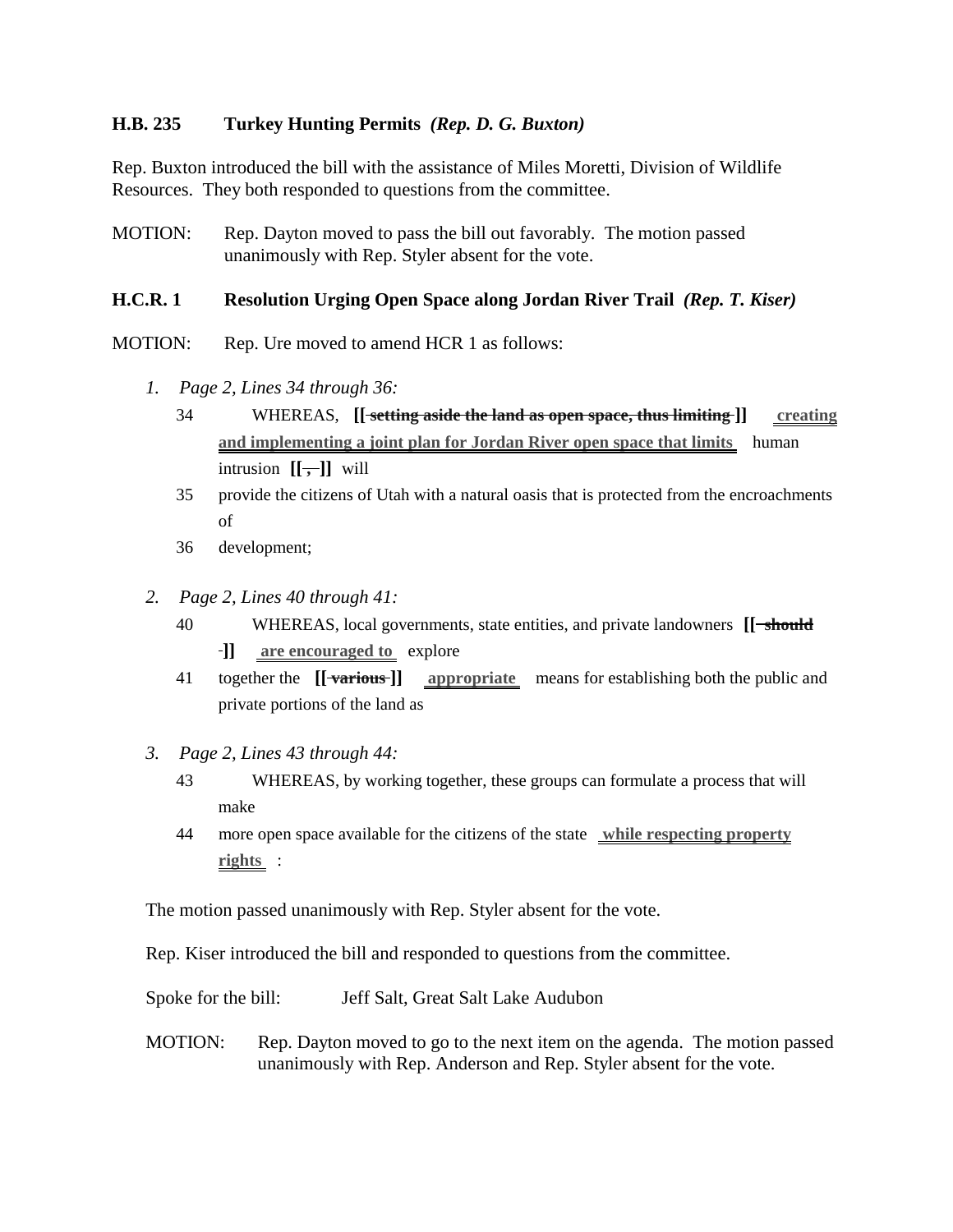### **H.B. 92 Brucellosis Vaccination Amendments** *(Rep. B. Johnson)*

- MOTION: Rep. Johnson moved to adopt 1st Substitute HB 92. The motioned passed unanimously with Rep. Anderson, Rep. Dayton, Rep. Donnelson, and Rep. Styler absent for the vote.
- MOTION: Rep. Johnson moved to amend 1st Substitute HB 92 as follows:

|    | Page 2, Line $30$ : | After "Feedlot;" insert "or" |
|----|---------------------|------------------------------|
| 2. | Page 2, Line $31$ : | After "arrival" delete ";"   |
| 3. | Page 2, Line 32:    | Delete " $(e)$ "             |

The motion passed unanimously with Rep. Anderson, Rep. Dayton, Rep. Donnelson, and Rep. Styler absent for the vote.

Rep. Johnson introduced the bill with the assistance of Dr. Michael Marshall, Utah Department of Agriculture. They both responded to questions from the committee.

| Spoke for the bill:       | Wes Quinton, Utah Farm Bureau                                                                                                                                                                                                                                          |
|---------------------------|------------------------------------------------------------------------------------------------------------------------------------------------------------------------------------------------------------------------------------------------------------------------|
| Spoke to the bill:        | Dr. Vaughn Park, Utah Veterinary Medical Association                                                                                                                                                                                                                   |
| <b>MOTION:</b>            | Rep. Cox moved to pass out favorably 1st Substitute HB 92 as amended.                                                                                                                                                                                                  |
| <b>SUBSTITUTE MOTION:</b> | Rep. Ure made a substitute motion to go to the next item on<br>the agenda. The motion failed with Rep. Biskupski, Rep.<br>Buttars, Rep. Gowans, Rep. Styler, and Rep. Ure voting in<br>favor of the motion. Rep. Anderson and Rep. Barrus were<br>absent for the vote. |

The original motion to pass out favorably 1st Substitute HB 92 as amended passed with 7 yes votes, 4 no votes, and 2 absent. Those voting in the affirmative were: Rep. Cox, Rep. Dayton, Rep. Donnelson, Rep. Johnson, Rep. Noel, Rep. Peterson and Rep. Styler. Those voting in the negative were: Rep. Biskupski, Rep. Buttars, Rep. Gowans and Rep. Ure. Absent for the vote were: Rep. Anderson and Rep. Barrus.

#### **H.B. 71 Water Conservation Plans** *(Rep. J. Buffmire)*

MOTION: Rep. Ure moved to adopt 1st Substitute HB 71. The motion passed unanimously with Rep. Barrus, Rep. Gowans, and Rep. Noel absent for the vote.